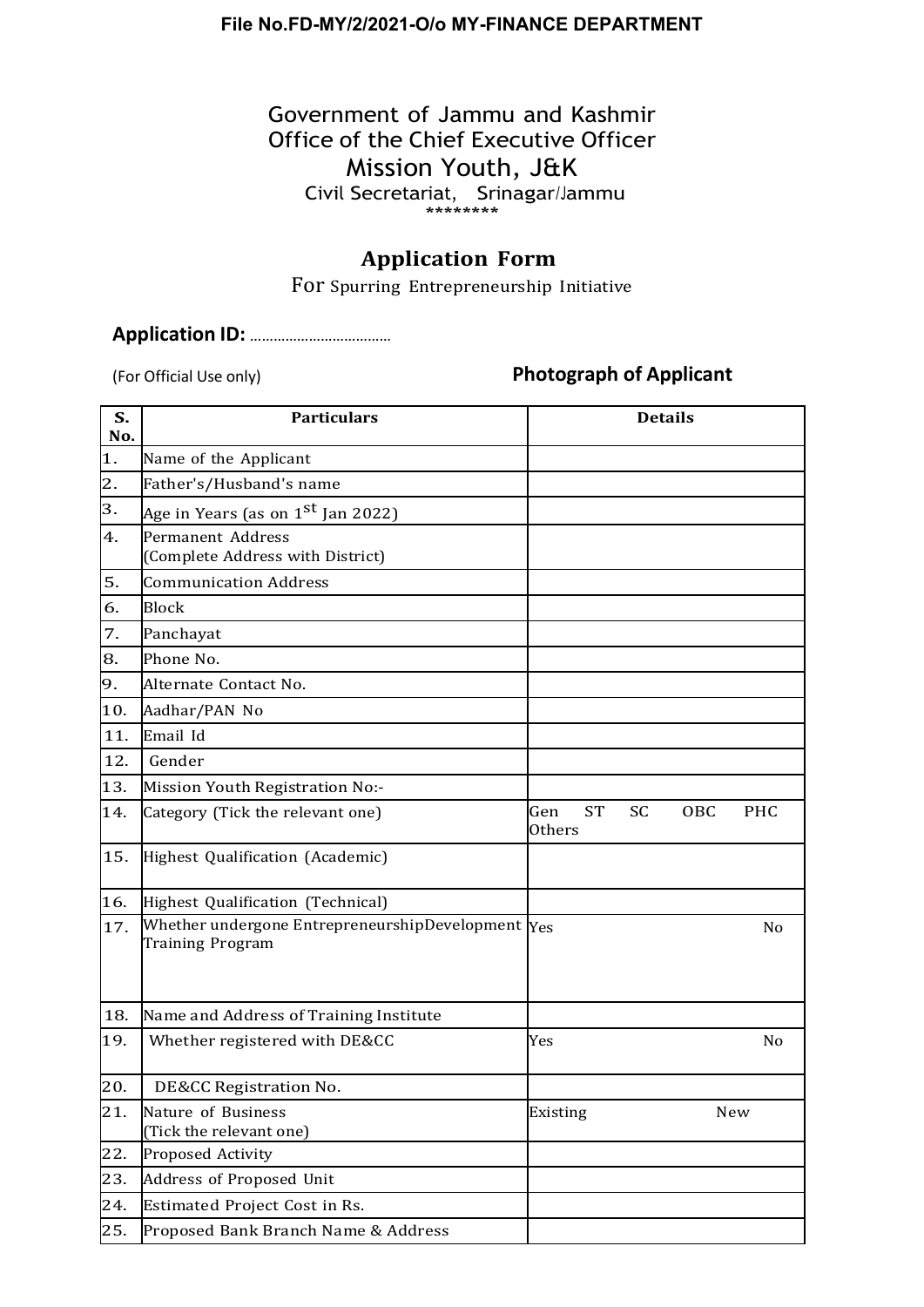I certify that all information furnished by me is true, and that I and any of my dependent have not borrowed any money under any Subsidy Linked Scheme of Government of J&K / GoI or Bank for establishing any such project.

**Date:-** Signature of the applicant

#### **(OFFICE USE ONLY)**

Application and Identifiable and Identifiable and Identifiable and Identifiable and Identifiable and Identifia No. dated along with other relevant documents received by this office with the following remarks:

**updation**

**Accepted Rejected Returned for**

*Signature of the Dealing Assistant*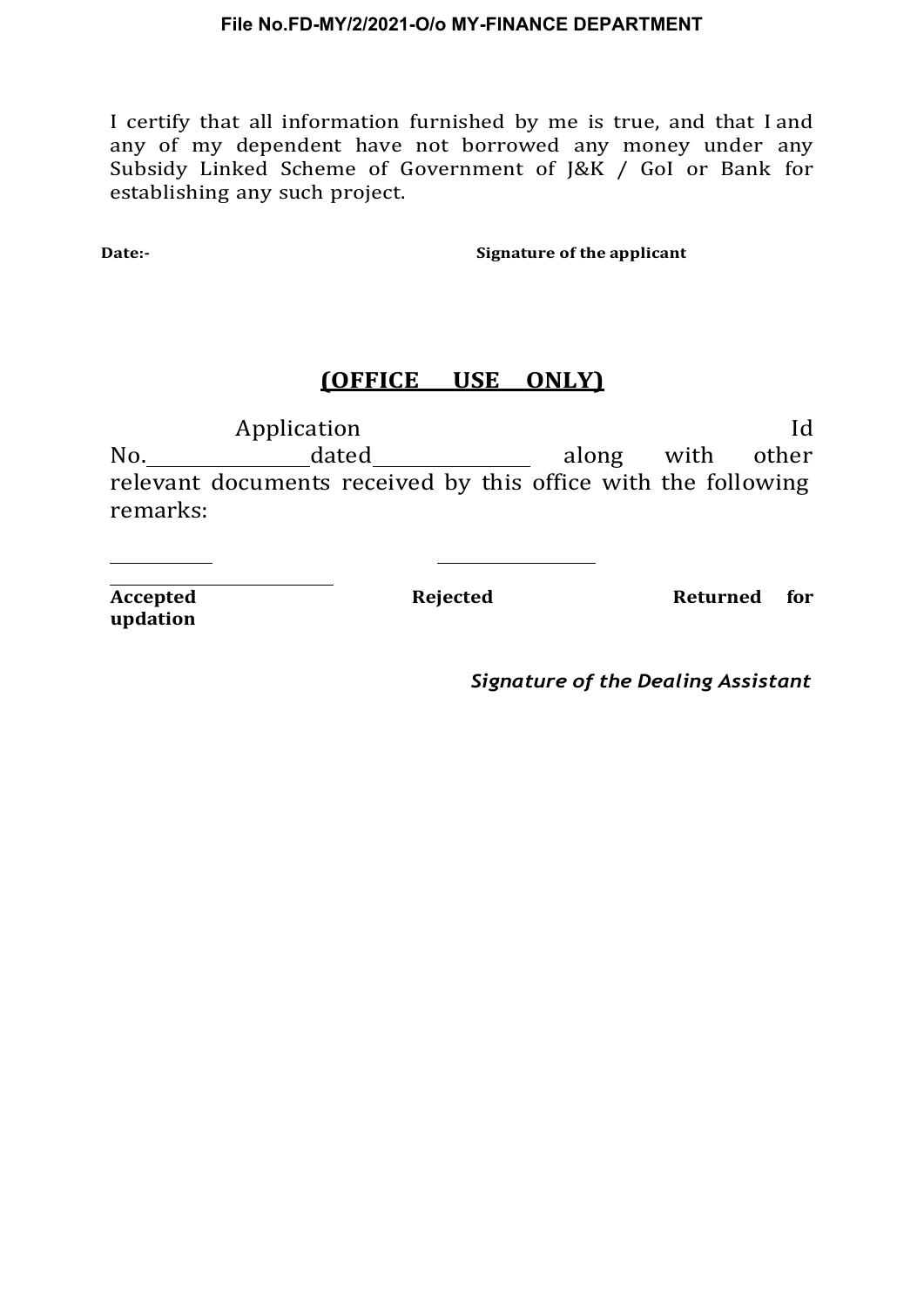# **MISSION YOUTH, J&K**

**\*\*\*\*\*\*\*\*\*\*\*\*\*\*\*\*\*\*\*\*\*\*\*\*\*\*\*\*\*\*\*\*\*\*\*\*\*\*\*\*\*\*\*\*\*\***

#### **SCHEME GUIDELINES**

For

# **SPURRING ENTREPRENURSHIP INITIATIVE**

 **\*\*\*\*\*\*\*\*\*\*\*\*\*\*\*\*\*\*\*\*\*\*\*\*\*\*\*\*\*\*\*\*\*\*\***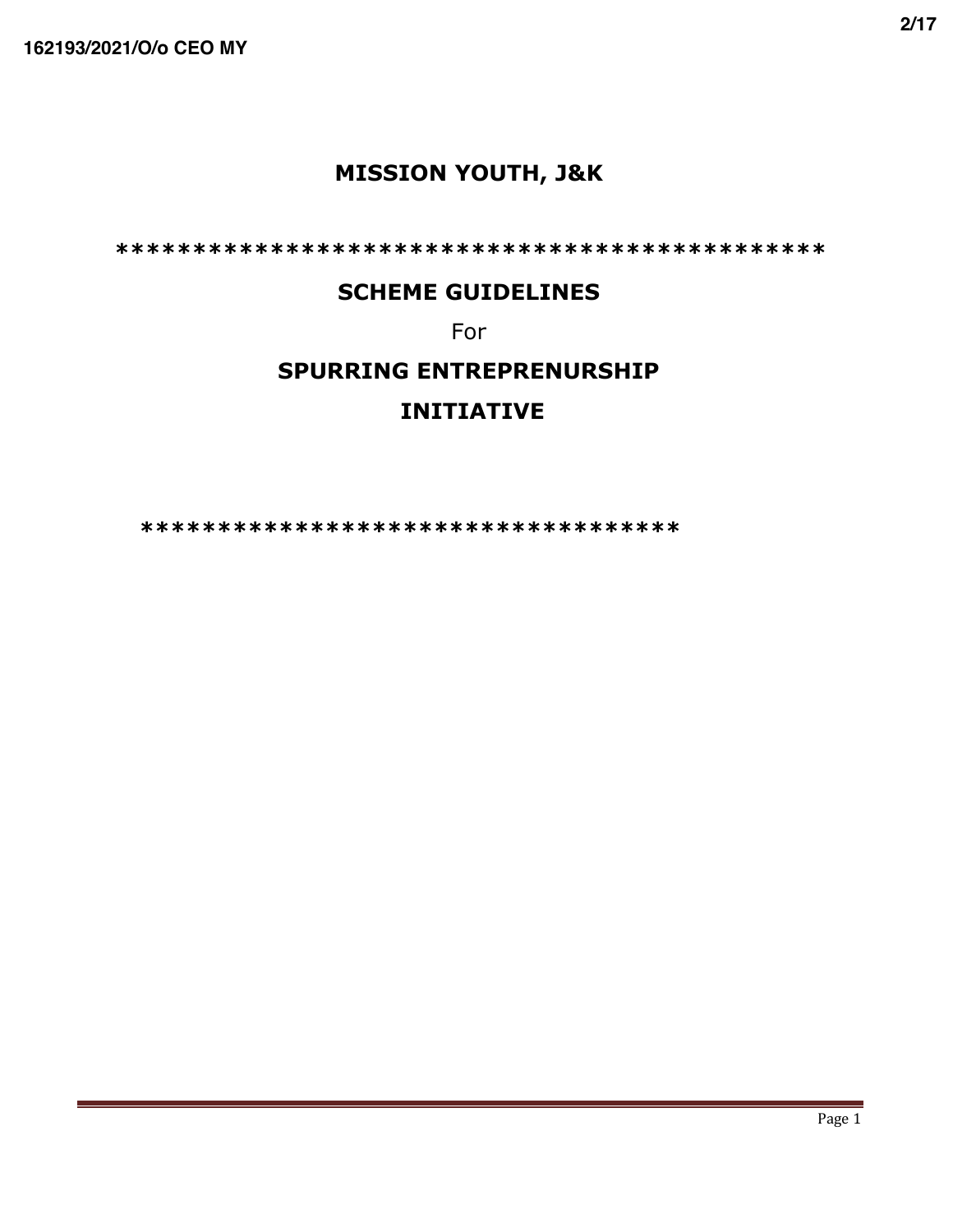# **1. Objectives**

 This scheme will be centered on the theme *Youth Enterprise with Innovation (YouWiN)/ Champion for Innovation*  program for encouraging young entrepreneurs' especially young women towards innovations in various enterprises.

 The broad aim of the Scheme is to provide financial assistance to youth of Union Territory of J&K for establishing their business units. It has the stated objective of encouraging innovation and job creation through creation of new businesses and expansion of existing businesses.

 This scheme seeks to foster high growth entrepreneurship through business plan competitions. It shall identify individuals with promising ideas and the aspiration to grow, help these individuals formalize these ideas through getting them to develop a detailed business plan, and then spur the development of these potentially high growth ideas by providing financing to the selected start ups under this scheme. The core principle is to let youth decide on the nature and manner of their business rather than giving an enumerative list of businesses and ask them to choose from a confined sphere of prescribed activities.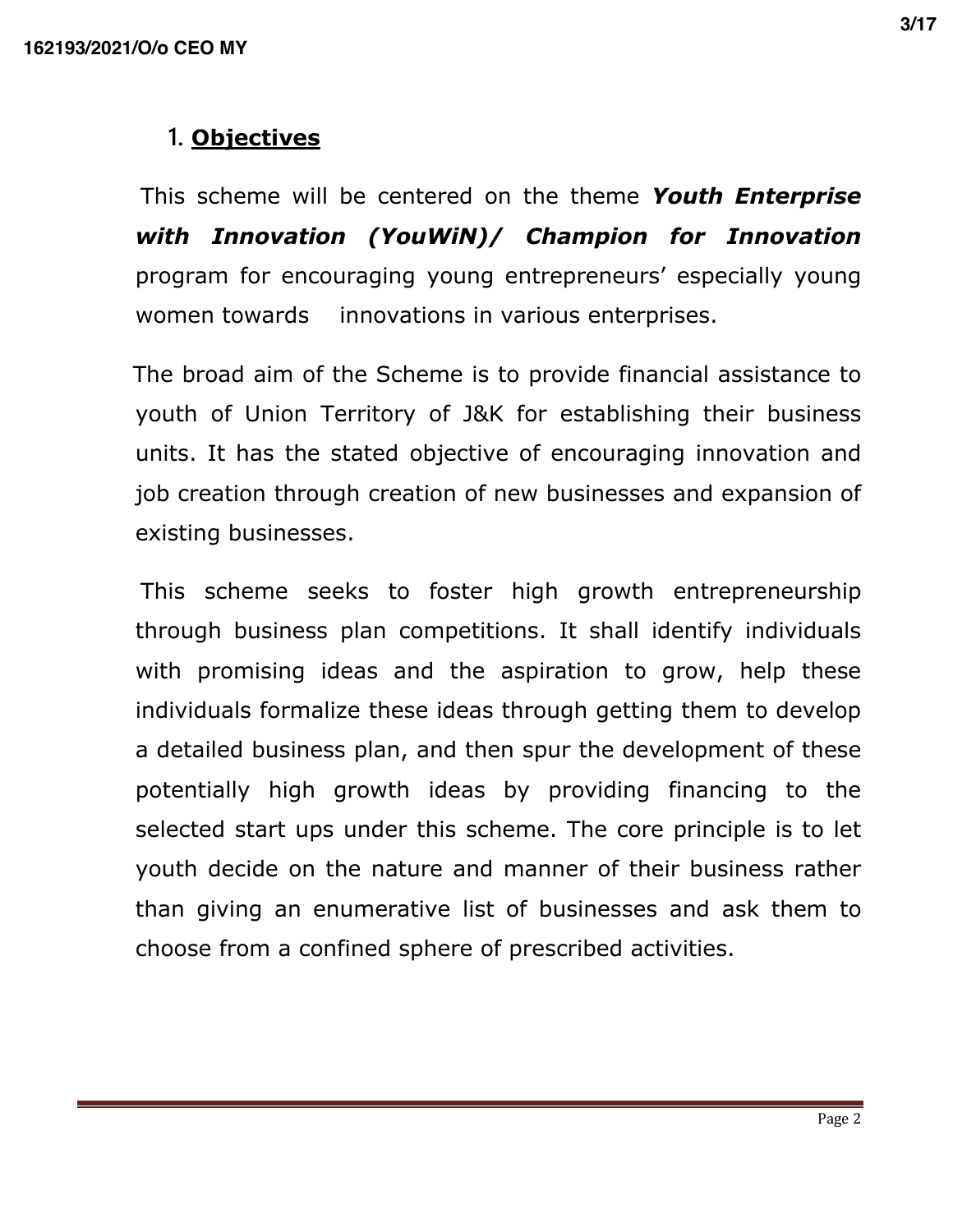# **1. Eligibility**

i. The financial assistance would be given only to youth between the age of 18 to 40 years having a minimum qualification of  $12<sup>th</sup>$ standard or above. Provided that CEO Mission Youth shall be competent to relax the educational qualification/age criteria for deserving candidates on a case to case basis, based on proper justification.

- ii. Financial assistance under the scheme shall be provided to youth proposing the creation of a new or expansion of an existing business venture within J&K. Assistance shall be provided to meet requirements of assets such as plant and machinery and working capital.
- iii. For candidates seeking assistance for new start up units, the concerned youth shall be unemployed and registered with the concerned District Employment and Counseling Center.
- iv. For candidates seeking assistance for expansion of existing business, he/she should be having an established business for at least 2 years.
- v. Non-individual enterprises wherein at least 51% of the shareholding and controlling stake is held by one entrepreneur subject to requirement that the entrepreneurs meet the criteria at i and ii of this rule.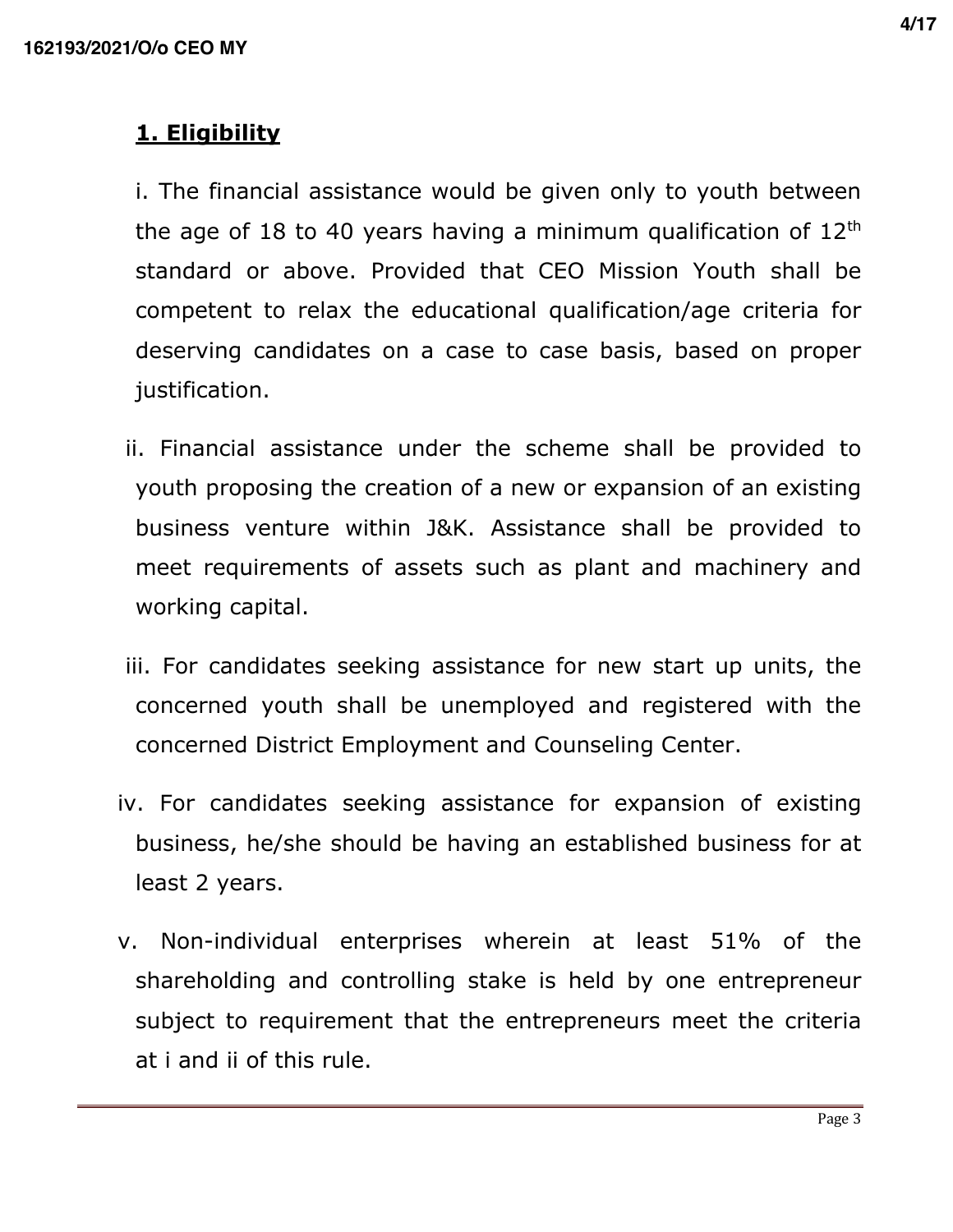- vi. Borrower should not be in default to any bank/financial institution.
- vii. The units which have already availed any incentive or subsidy under any scheme of the Government of India or the erstwhile State or UT Government shall not be eligible for assistance under the scheme.
- viii. Preference would be given to businesses creating innovative solutions in sectors such as social impact, waste management, water management, financial inclusion, education, agriculture, food processing, biotechnology, healthcare, IT, Community, Social & Personal Service Activities Food Products Sector Textile Products Sector / Activity Finance to Micro Units Engineering sector like electronic, e-commerce, GSM/ GPRS based technology, IT & allied services, biotechnology sector like microbial, plant, medical genetics and diagnostics, health Care and life sciences etc. tourism Handlooms, handicrafts and artisans product etc.
- ix. One person can seek the assistance under this scheme only once.

x. 25 percent of the cases to be sanctioned under this scheme in a particular financial year shall be reserved for women. This subcomponent of the scheme shall be implemented in collaboration/convergence with JKTPO, SRLM or any other

Page 4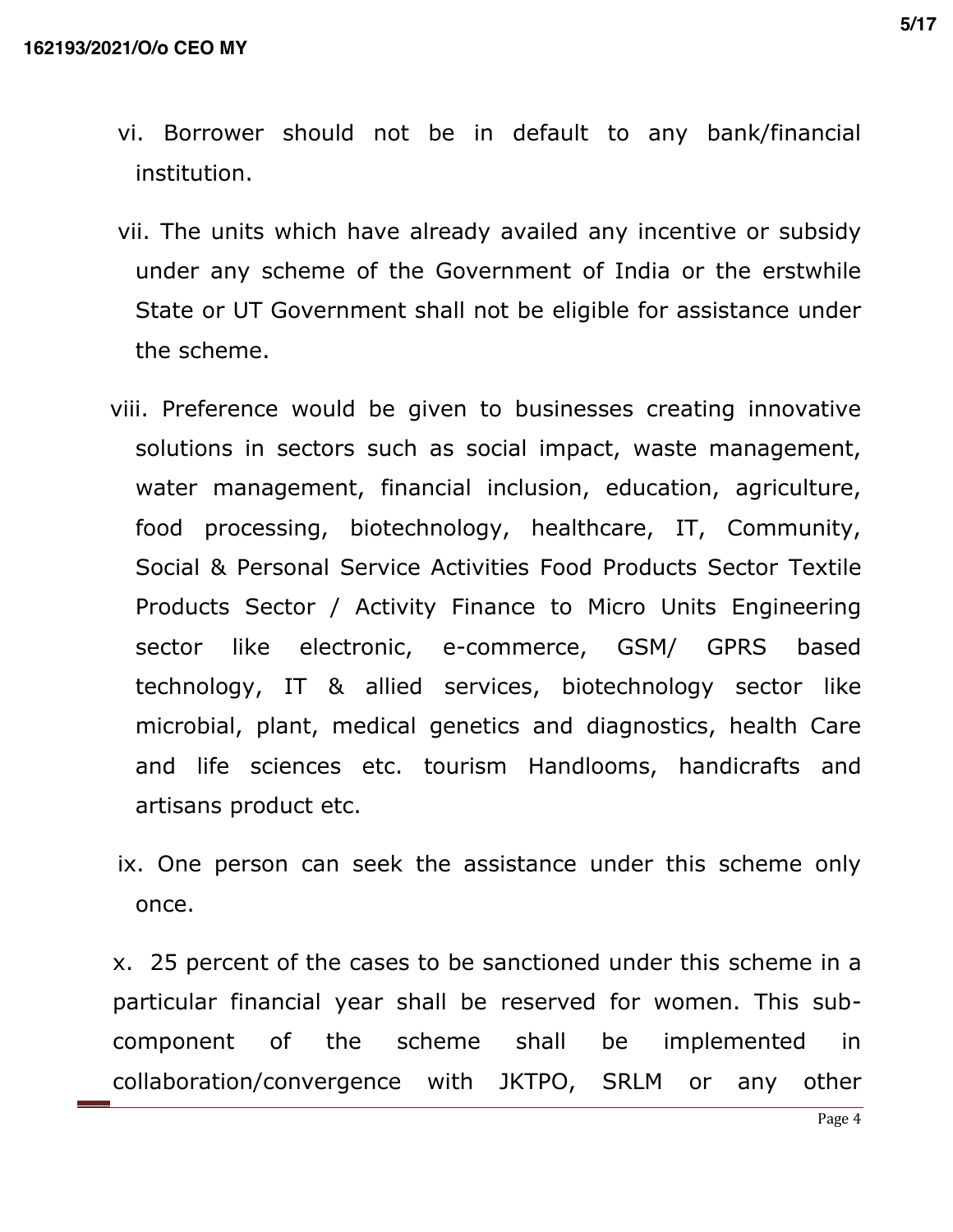government organization concerned with women development as may be decided by CEO Mission Youth from time to time. Sanction of cases under this component shall also be governed by provisions this scheme.

# **2. Assistance**

- i. Financial Assistance provided under this scheme shall be provided by J&K Bank as Start Up loan.
- ii. Assitance under the scheme shall be minimum Rs.2.00 Lakh Maximum Rs.20.00 Lakh including the interest capitalized during implementation period shall be provided as assistance.

iii. There will be no margin money requirement to be paid by the applicant.

- iv. Selected applicants shall only have to repay the principal amount provided to them as assistance by Mission Youth. Interest component subject to a maximum of 2 lakh rupees and subject to the condition that applicant doesn't make any default in repayment of the principal amount shall be paid by Mission Youth.
- v. The amount of assistance provided by Mission Youth (MY) has to be compulsorily utilized for establishment of Startup only.
- vi. Bank shall extend loan facility as per their normal assessment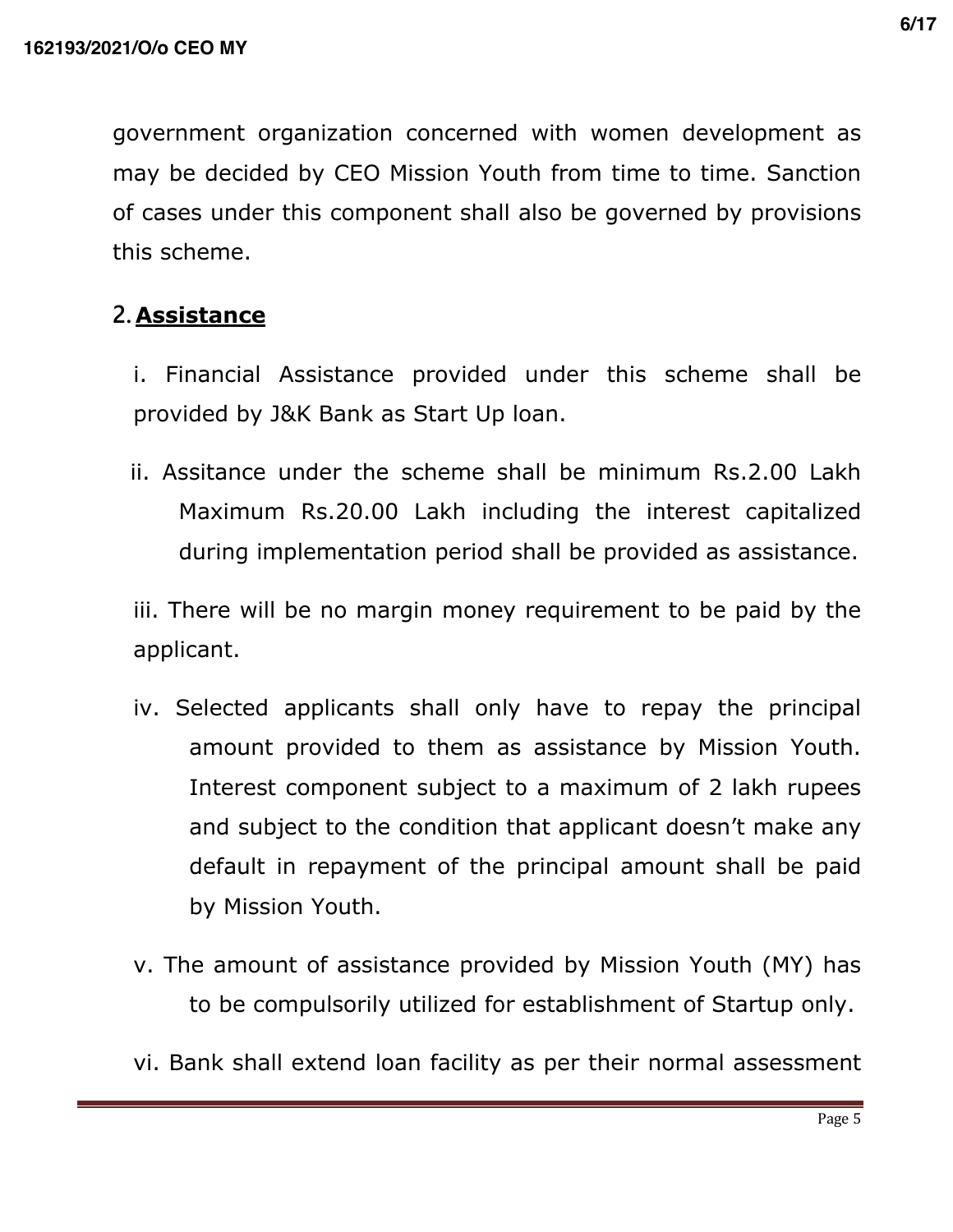procedure. It will be the responsibility of the bank to check creditworthiness of each case to be sponsored under the scheme.

vii. The Incentive structure under the scheme will be applied as per Grid 1, subjected if the applicant/borrower has never defaulted in their repayments. Also the incentives should be paid at the end of every financial year into the loan accounts.

| $\cdot$ YEAR                          | <b>BUSINESS</b><br><b>DEVELOPMENT</b> | <b>INCENTIVES</b> |
|---------------------------------------|---------------------------------------|-------------------|
| $0-1$ <sup>st</sup> year              | <i><b>MORATORIUM</b></i>              | <b>MORATORIUM</b> |
| $1^{st}$ -2 <sup>nd</sup> year        | 10%                                   | 20% of BD         |
| $2^{nd}$ -3 <sup>rd</sup> year        | 20%                                   | 40% of BD         |
| $3rd34P$ year                         | 30%                                   | 50% of BD         |
| $4th$ - 5 <sup>th</sup> year          | 40%                                   | 60% of BD         |
| <b>BD</b> stand business development. |                                       |                   |

# **4. Procedure for selection of applicants .**

- i. The applications shall be submitted by the applicants digitally through specific digital module developed for the purpose by Mission Youth.
- ii. The applications received at district level shall be placed before the committee of following officers: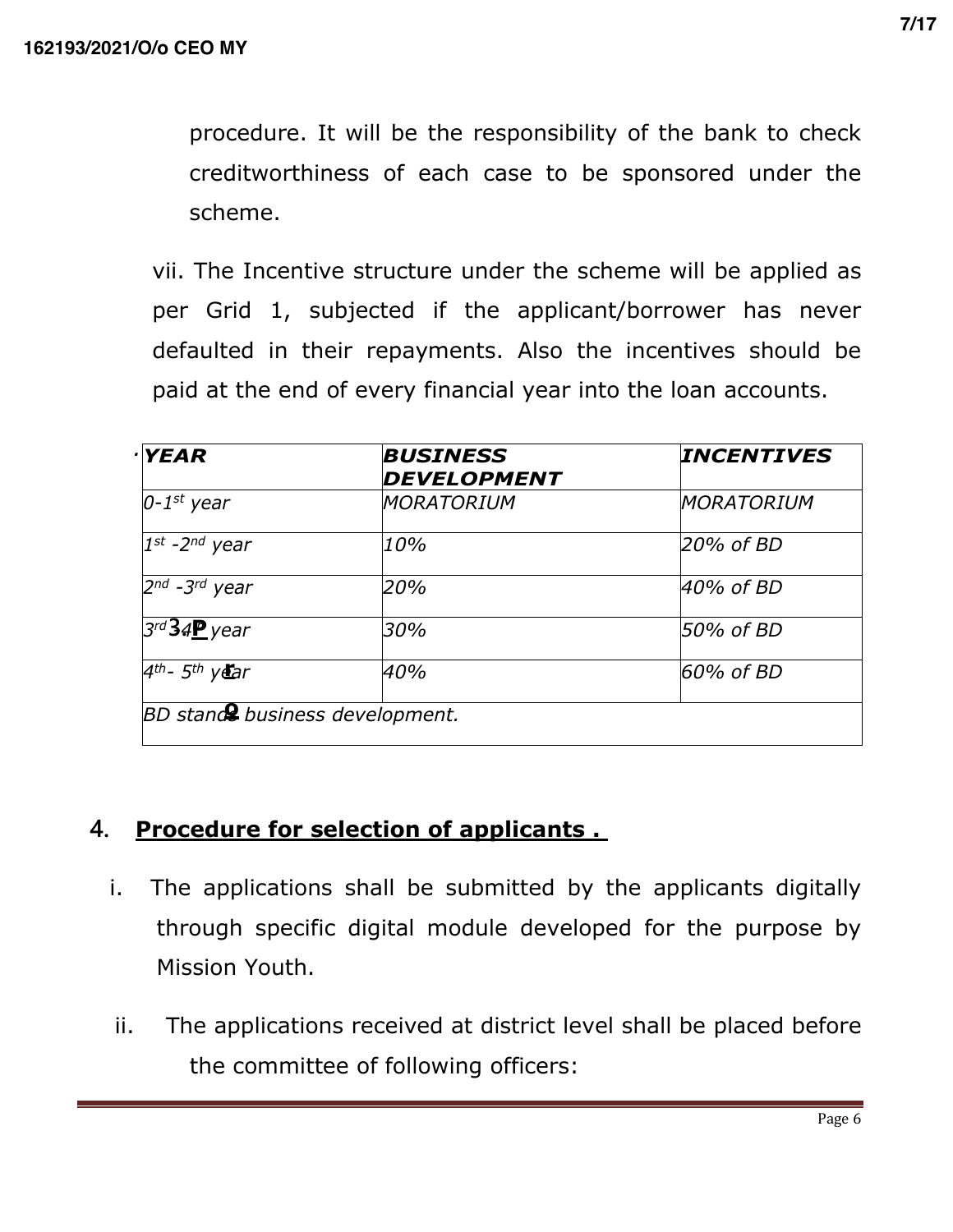| S.No. | <b>Composition</b>                                        |  |
|-------|-----------------------------------------------------------|--|
| 01    | Deputy Commissioner Concerned.                            |  |
| 02    | General Manager, DIC Concerned.                           |  |
| 03    | Deputy Director/ Assistant Director Employment (District- |  |
|       | level Nodal Officer)                                      |  |
| 04    | District Social Welfare Officer.                          |  |
| 05    | District Level representative of EDI                      |  |
| 06    | Lead Bank Manager Concerned                               |  |
| 07    | Co-opted Members, as deemed appropriate by Chairman,      |  |
|       | DI TC                                                     |  |
|       |                                                           |  |

- ii. DLTF will invite applications along-with the Detailed Concept Note/DPR from the candidates desirous of seeking financial assistance under this scheme. The application stage shall be divided into three stages a. **The Business Plan Competition whereby prospective entrepreneurs will be invited to submit their business plans. b Selection of best start up ideas. c Funding of selected ideas.** 
	- iii. The Committee shall screen the applications forms, viability of the Project and conduct interviews to select the suitable candidates for grant of financial assistance.
	- iv. Names and other identifying information of the project shall be removed before scoring to increase the impartiality of this process. Marks will be given for the quality and viability of the business idea, the amount of job creation likely, the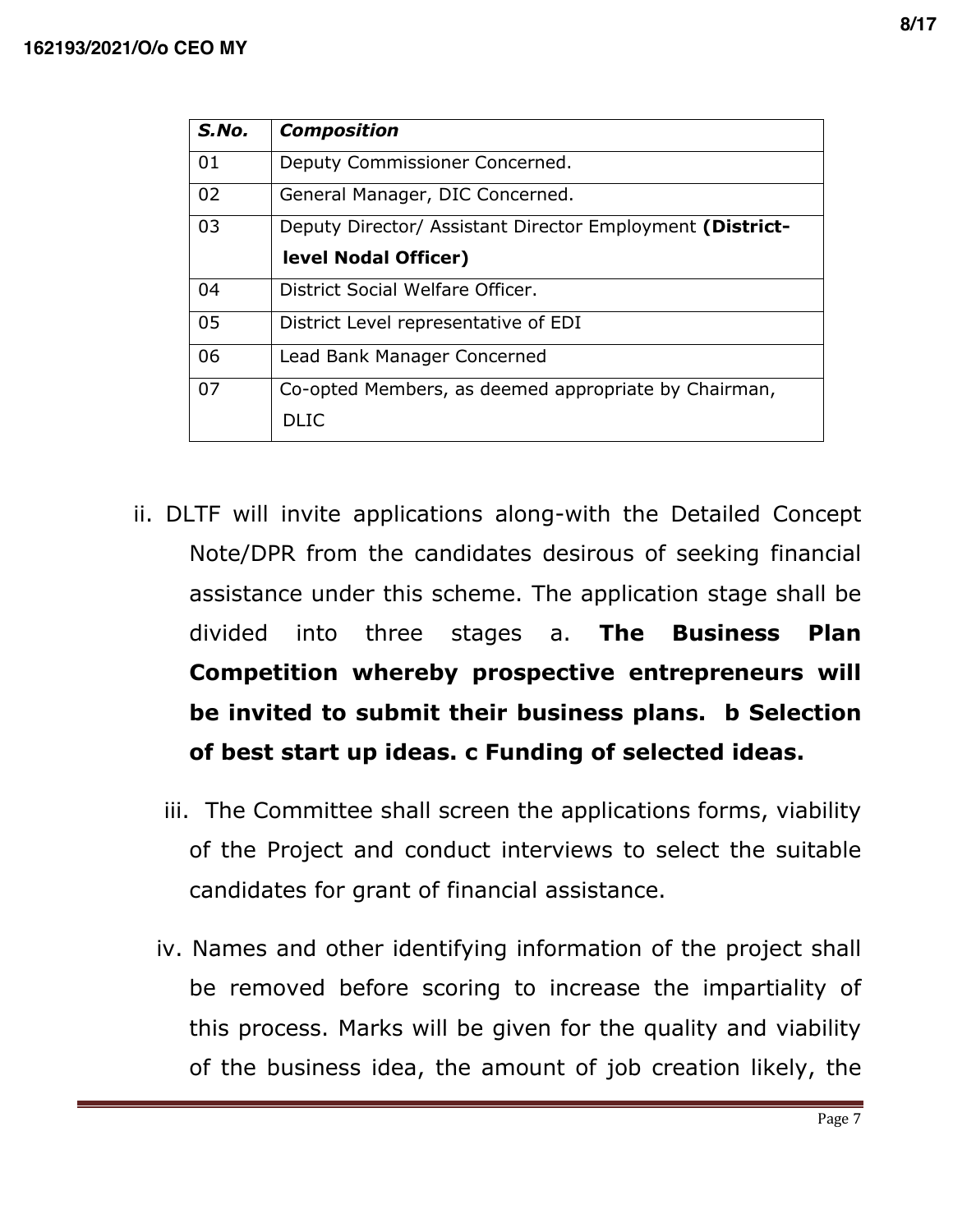abilities and market understanding of the applicant, and the passion and commitment displayed in the application, and the likelihood of the proposed business succeeding. Selected ideas and business will be provided funding support through JK Bank or Incubators

 v. The applications received shall be evaluated by a designated committee on below parameters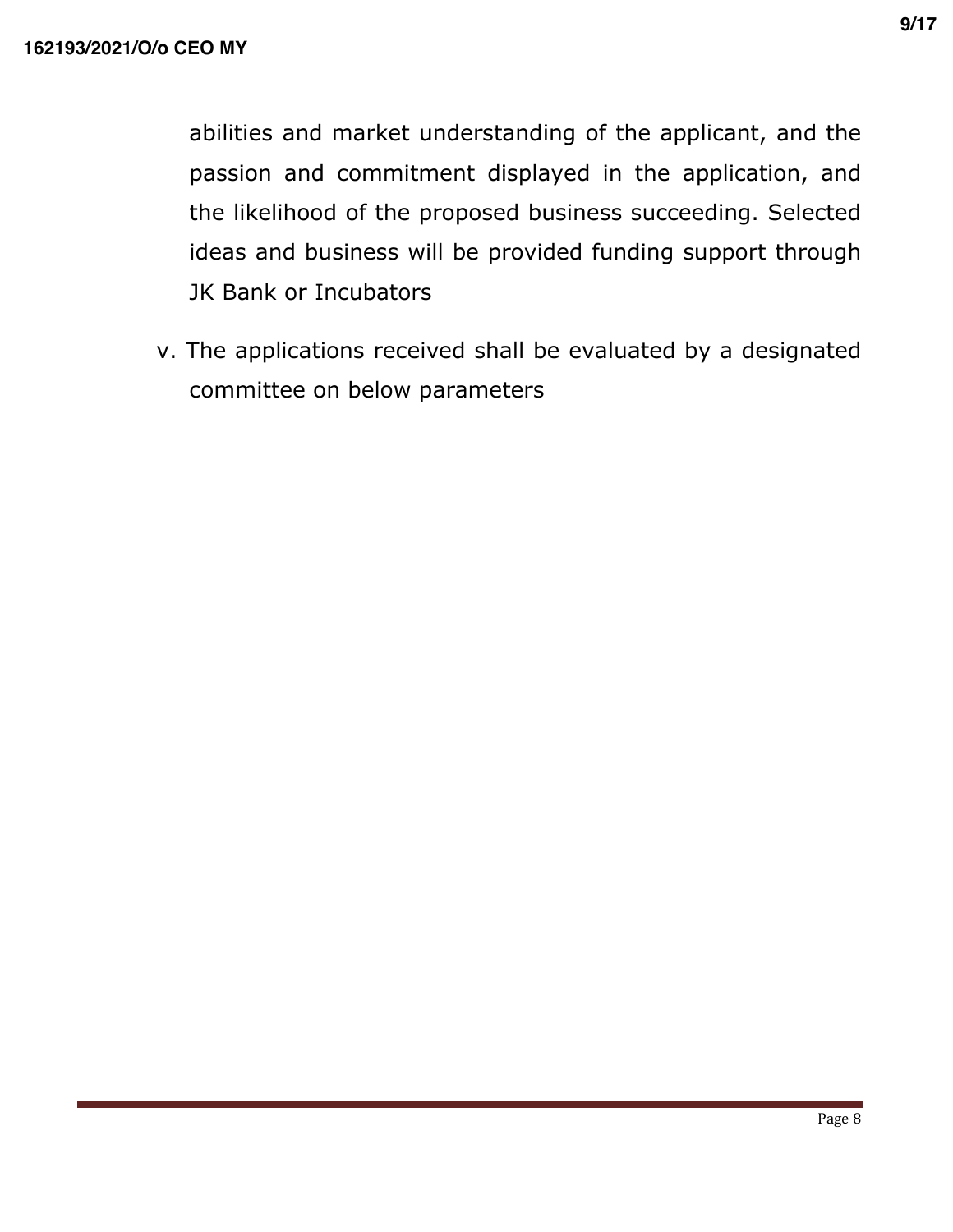|             | <b>Criteria</b>                         | <b>Details</b>                                                                                                                               | Weightage |
|-------------|-----------------------------------------|----------------------------------------------------------------------------------------------------------------------------------------------|-----------|
|             |                                         |                                                                                                                                              | (%)       |
| $\mathbf 1$ | Is there a<br>for<br>need<br>this Idea? | Market size, what market<br>gap is it filling, does it<br>solve a real-world<br>problem?                                                     | P         |
| 2           | <b>Feasibility</b>                      | Feasibility<br>and<br>reasonability of<br>the<br>technical<br>claims,<br>methodology used/ to be<br>used, roadmap for product<br>development | Q         |
| 3           | <b>Potential</b><br><b>Impact</b>       | Customer demographic<br>& the technology's effect<br>these, national<br>on<br>importance (if any)                                            | R.        |
| 4           | <b>Team</b>                             | Strength of the team,<br><b>Technical and</b><br>business expertise                                                                          | S         |
| 5           | <b>Fund</b><br>Utilization Plan         | Roadmap<br>0f<br>money<br>utilization                                                                                                        |           |
|             | <b>Presentation</b>                     | Overall assessment                                                                                                                           | $\cup$    |
|             |                                         | Weightage for criteria (p, q, r, s, t, u, may be assigned                                                                                    | 100%      |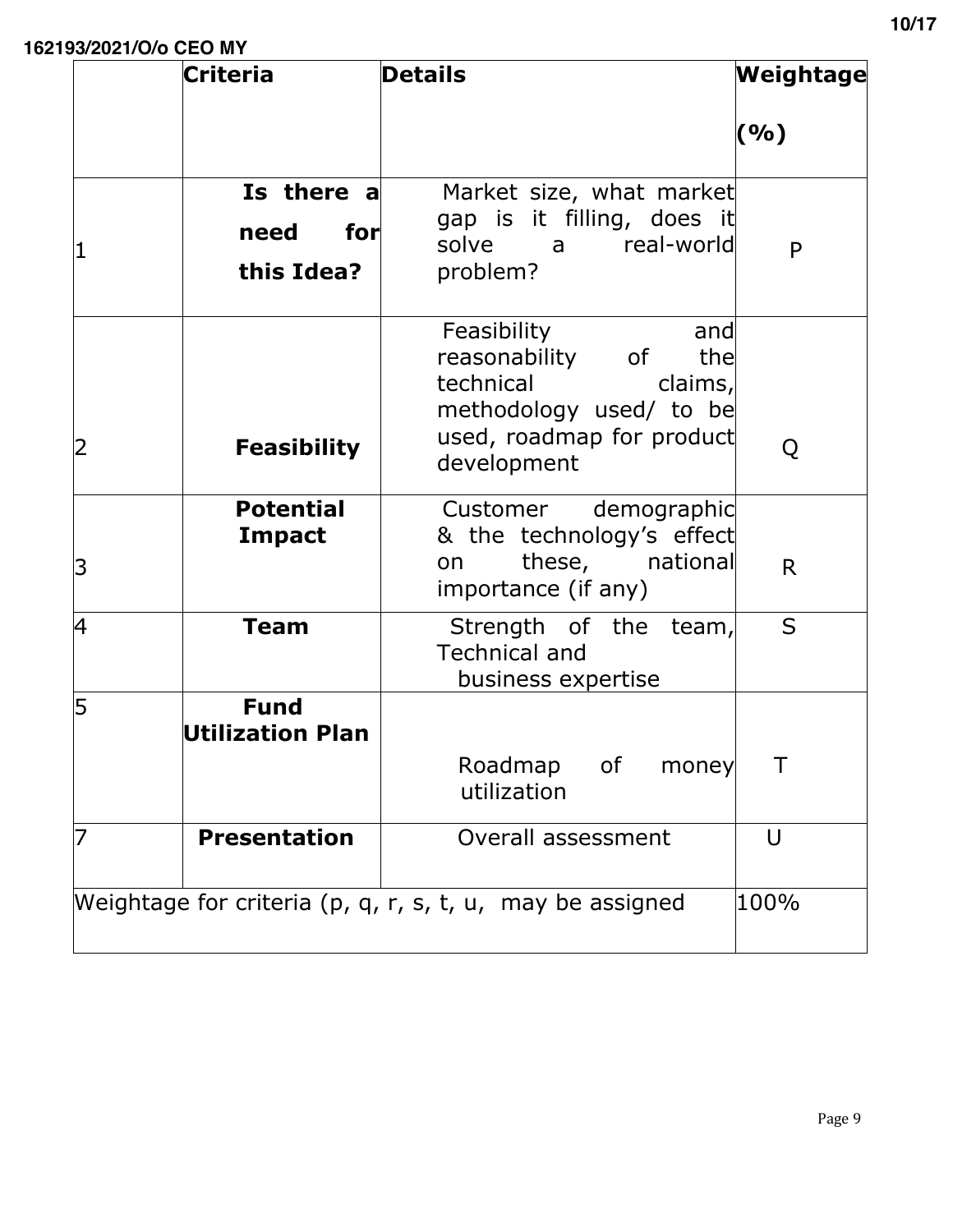- vi. The designated committee shall evaluate applicants based on their submissions and presentations and select candidates for assistance under the scheme within 60 days of receipt of application
- vii. Cases recommended by Recognized Incubators like Shri Mata Vaishno Devi University Technology Business Incubation Center Society (SMVDU TBIC), Centre for Trainings & Skill Development (CTSD) and Centre for Incubation & Business Acceleration (CIBA) of Jammu & Kashmir Entrepreneurship Development Institute (JKEDI) / training institutions like it is shall be given preference.
- viii. The competition for ideas will be preferably hosted digitally or any other manner as may be deemed appropriate by CEO Mission Youth.
- ix. Sanction of cases in a particular financial year shall depend on the physical and financial targets approved by Governing Body of Mission Youth.

# **5. Procedure for disbursement of assistance:**

 i. Once a case is approved by Mission Youth, the cases shall be forwarded to J&K Bank for sanction and disbursement of loan. The Bank shall provide the finance facility on the basis of their normal assessment procedure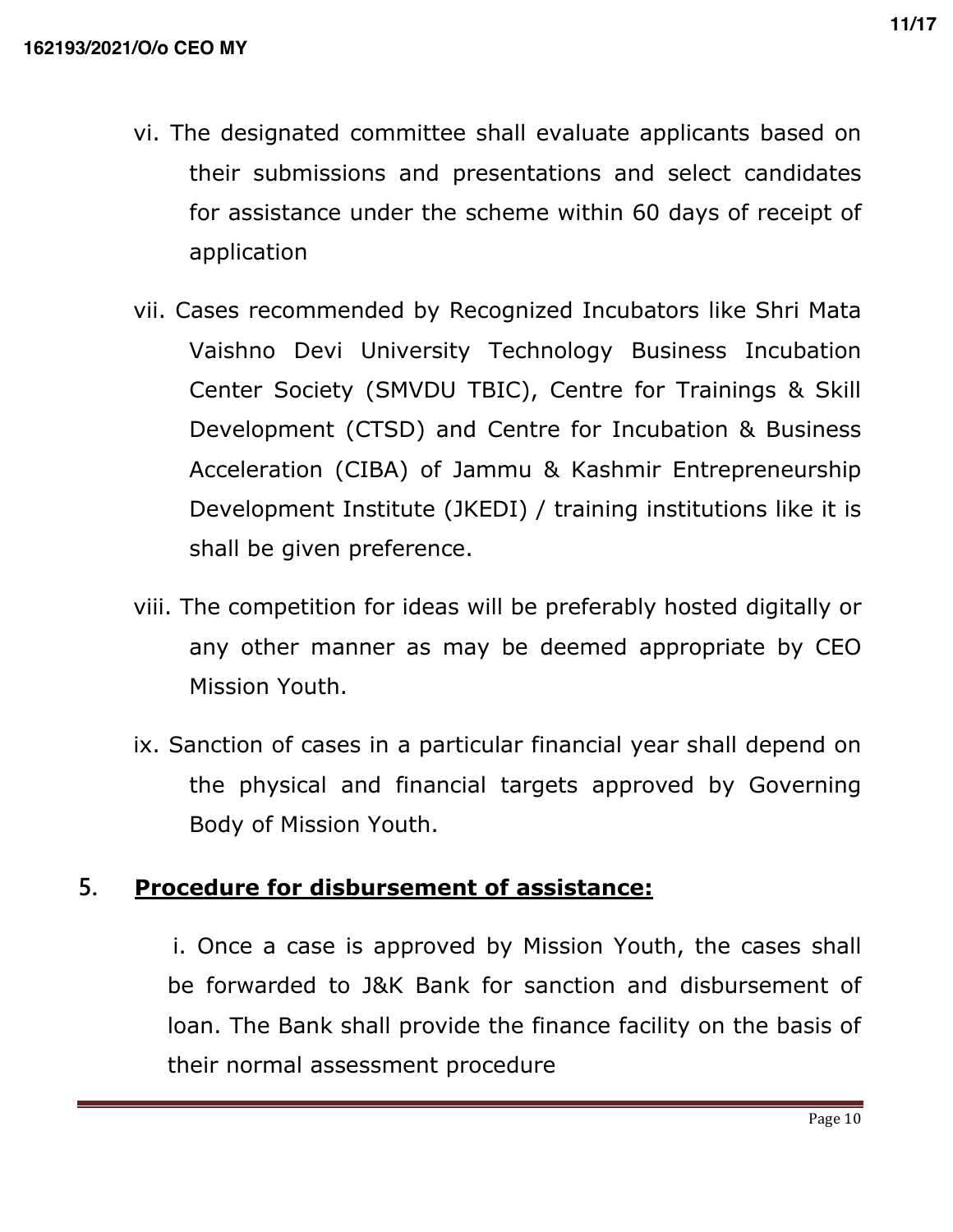ii. Disbursement of loan shall be done by JK Bank as per the internal procedure applicable to Start Up loans.

- iii. The selected youth shall furnish an indemnity bond duly attested by a First Class Judicial Magistrate to the following effect:-
	- **(a)** That he/she shall establish the sanctioned startup within the period specified in the Concept note/DPR submitted by him/her;
	- **(b)** That he/she shall incur the sanctioned amount only for the purpose of estabLishmet of unit
- iv. At the end of one year after disbursement of assistance under the scheme, the beneficiary will have to submit a copy of GST statement with concerned AD/DD Employment in the district for all quarters as proof of actual operation of the business unit. The same shall continue for every subsequent year till the financial assistance paid under the scheme is repaid in full by the beneficiaries.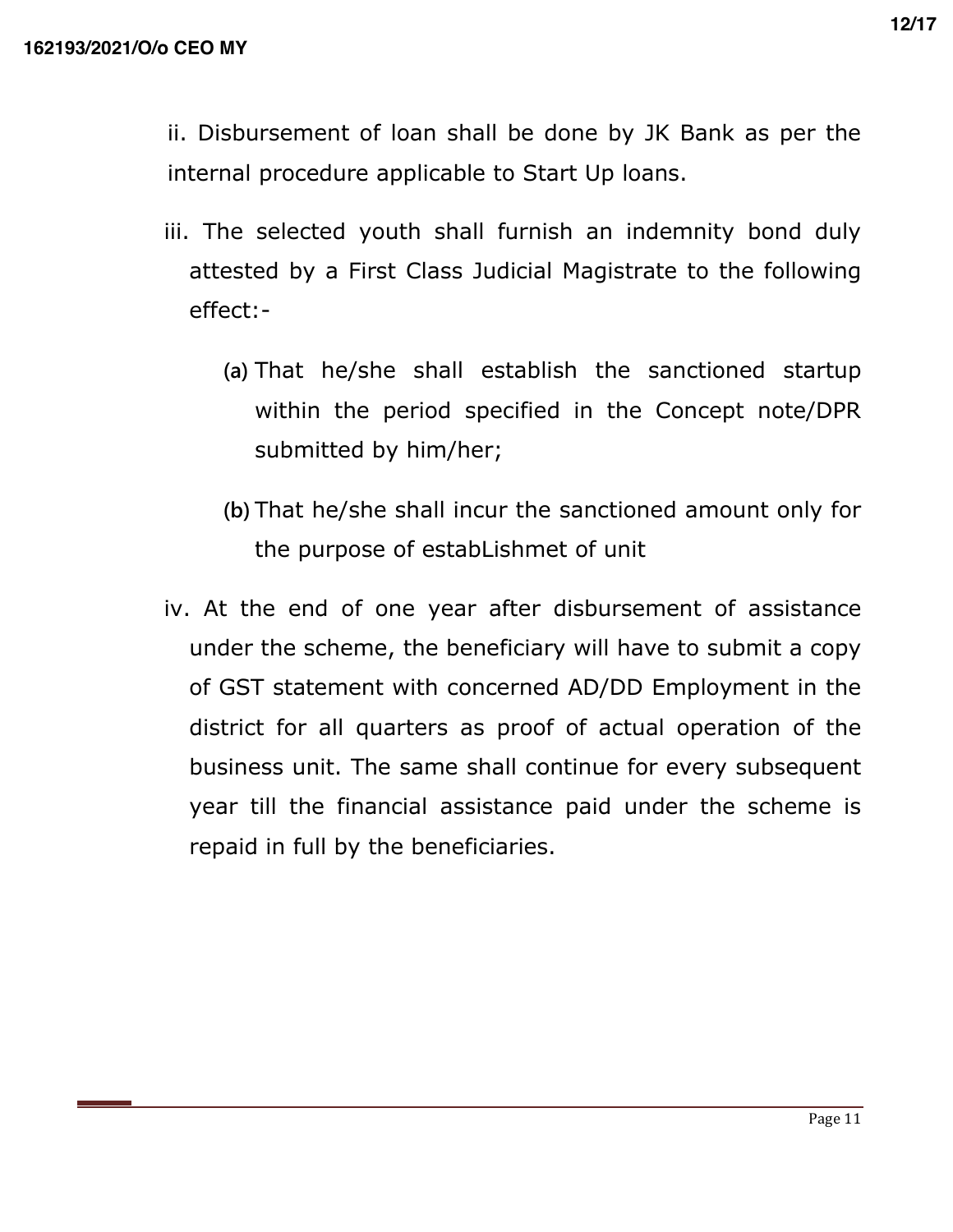# **6. Mode of Repayment and Security:**

 Primary Security: All the assets both fixed and current financed by the bank shall form the primary security by way of hypothecation/assignment.

 Guarantee of Credit Guarantee Fund Scheme/ Guarantee of Credit Guarantee Scheme for MUDRA Loans. Guarantee Fee shall be paid upfront to the Trust by the bank, fee to be borne by the bank.

 The implementation period for setting up the unit shall depend upon the respective activity. However the same shall not exceed a period of 01 year. The moratorium granted by bank shall depend on actual cash flows of the unit, however same shall not exceed period of 01 year after expiry of implementation period.

 In the eventuality of default on part of beneficiary towards repayment of loan sanctioned under the scheme, the Bank shall recover the balance amount as per their existing procedure and shall ensure that the contribution of Mission Youth is refunded back to the Mission Youth on proportionate basis.

 In case it is found that the beneficiary has deviated from the indented purpose, Mission Youth, J&K and JK Bank shall also initiate legal proceedings against such a person under relevant provisions of law.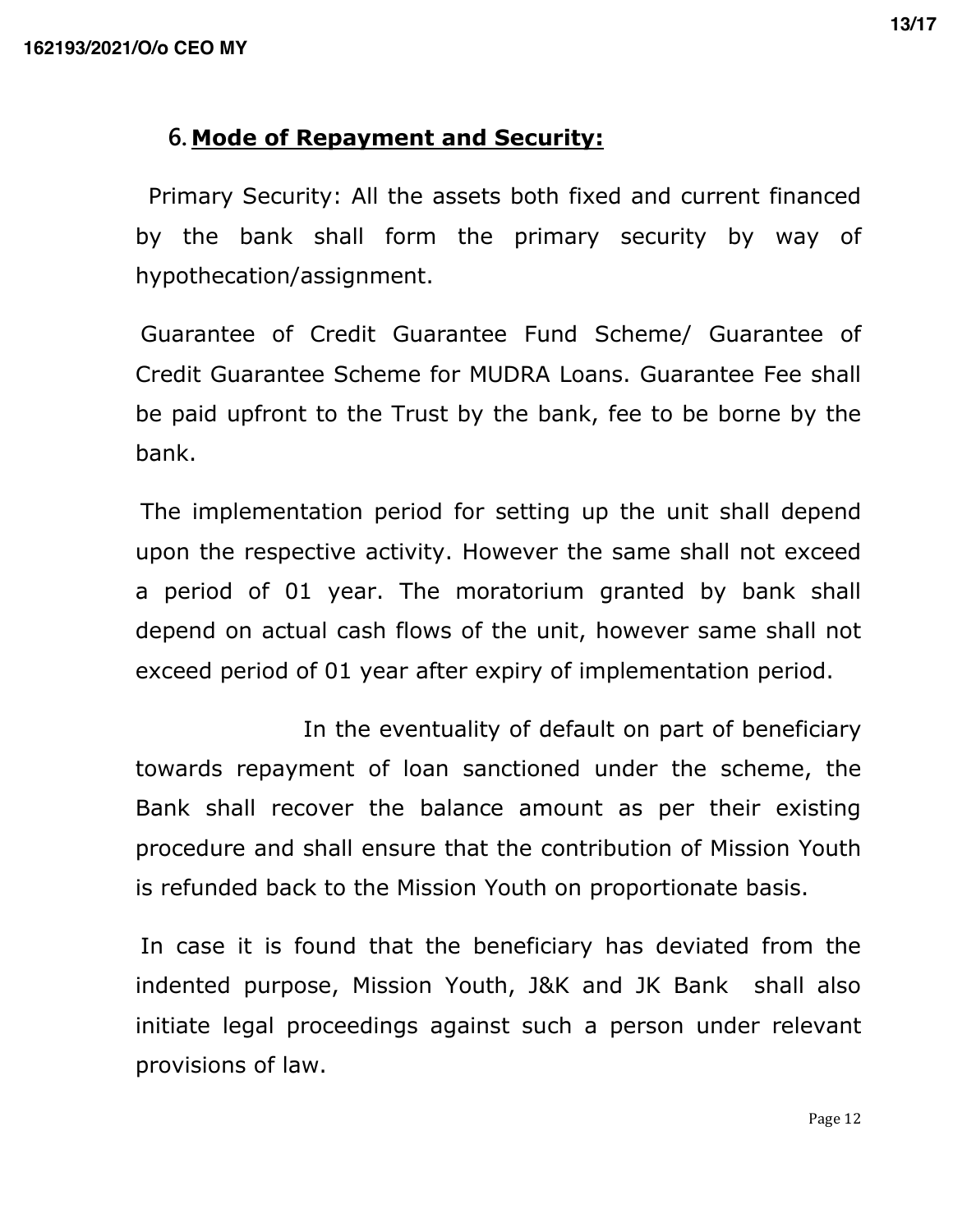# **7. Handholding Support by JK Bank.**

 All new entrepreneurs to be provided guidance in his /her endeavor to set up his or her business enterprise starting from training to filling up loan applications as per bank requirements. Providing step by step guidance for connecting to various agencies with specific expertise viz. Skilling Centres, Mentorship support, Entrepreneurship Development Program Centres, District Industries Centre, together with addresses and contact number shall be provided by Cluster Offices/RSETI / FLCCs / Marketing Managers. Out of pocket expenses if any incurred on training / hand holding to be borne by the beneficiary.

 Mission Youth shall provide necessary support to JKB on various linkages wherever required.

# **8. Monitoring, Evaluation and Appraisal:**

i. The scheme shall be monitored through a robust monitoring mechanism to ensure the functional efficacy of the scheme. The post- sanction monitoring of the cases sanctioned under the scheme shall be conducted by a team of officers to be decided by DLTF.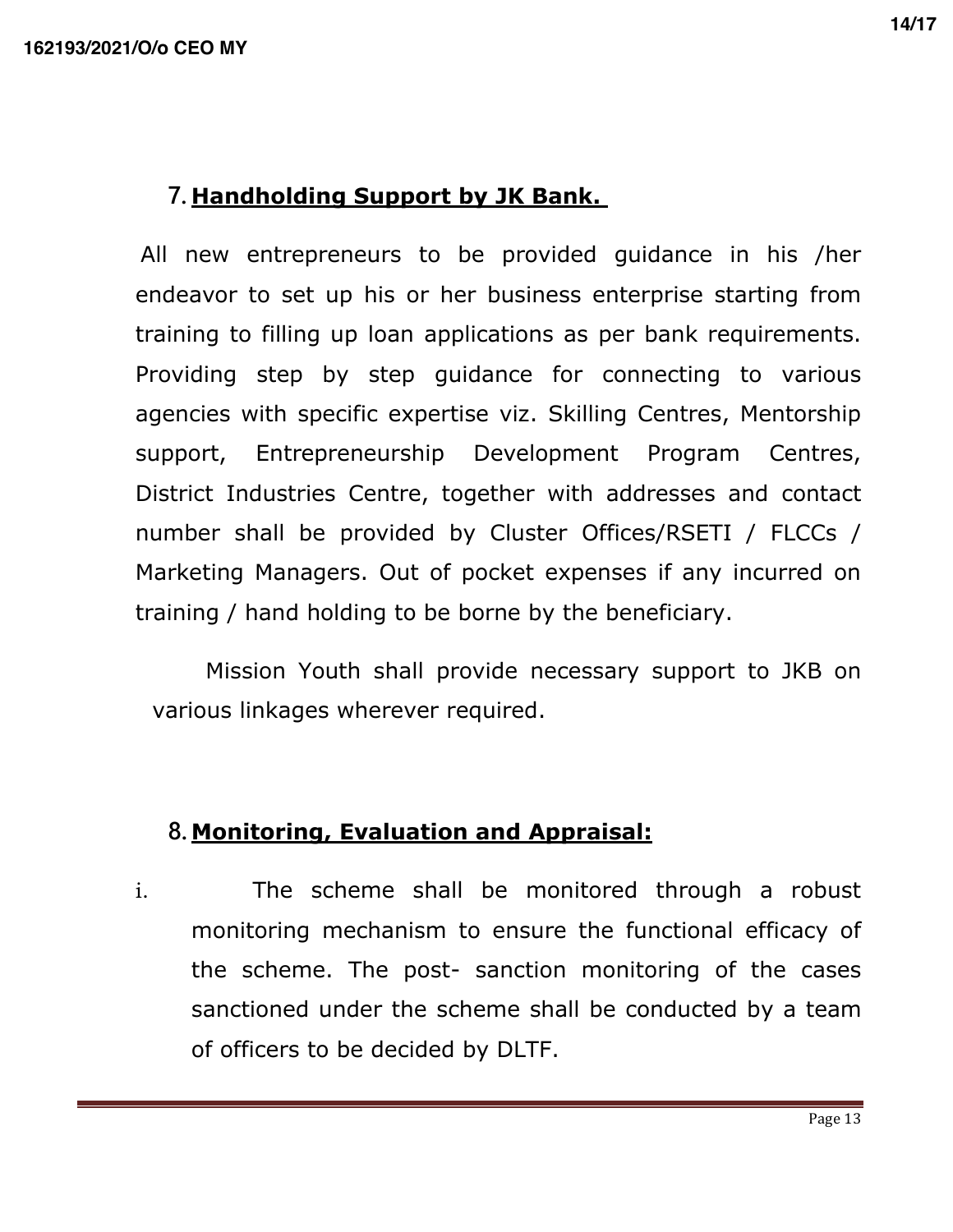- ii. The monitoring shall be done usually on a quarterly basis. However, if the Chief Executive Officer, Mission Youth, J&K has a reason to believe that immediate monitoring is required , he shall take necessary steps to organize the same irrespective of the time limit and can also request for services of any appropriate officer/ agency for the facilitating the monitoring.
- iii. The district-level monitoring committee shall submit monitoring reports to the Mission Youth, J&K for any corrective measures, as & when required.

 For monitoring purposes, Member Secretary District Level Task Force Mission Youth who is also the Nodal Officer for Mission Youth livelihood generation schemes shall periodically make field visits to check the units sanctioned under the scheme. Every year (First week of April) the officer shall submit a consolidated report on functioning of all units sponsored under this scheme in his/her district.

#### **9. Other Terms and Conditions**

 i. The Banking partner for the scheme shall be Jammu & Kashmir Bank or any other Bank decided by the Mission Youth from time to time.